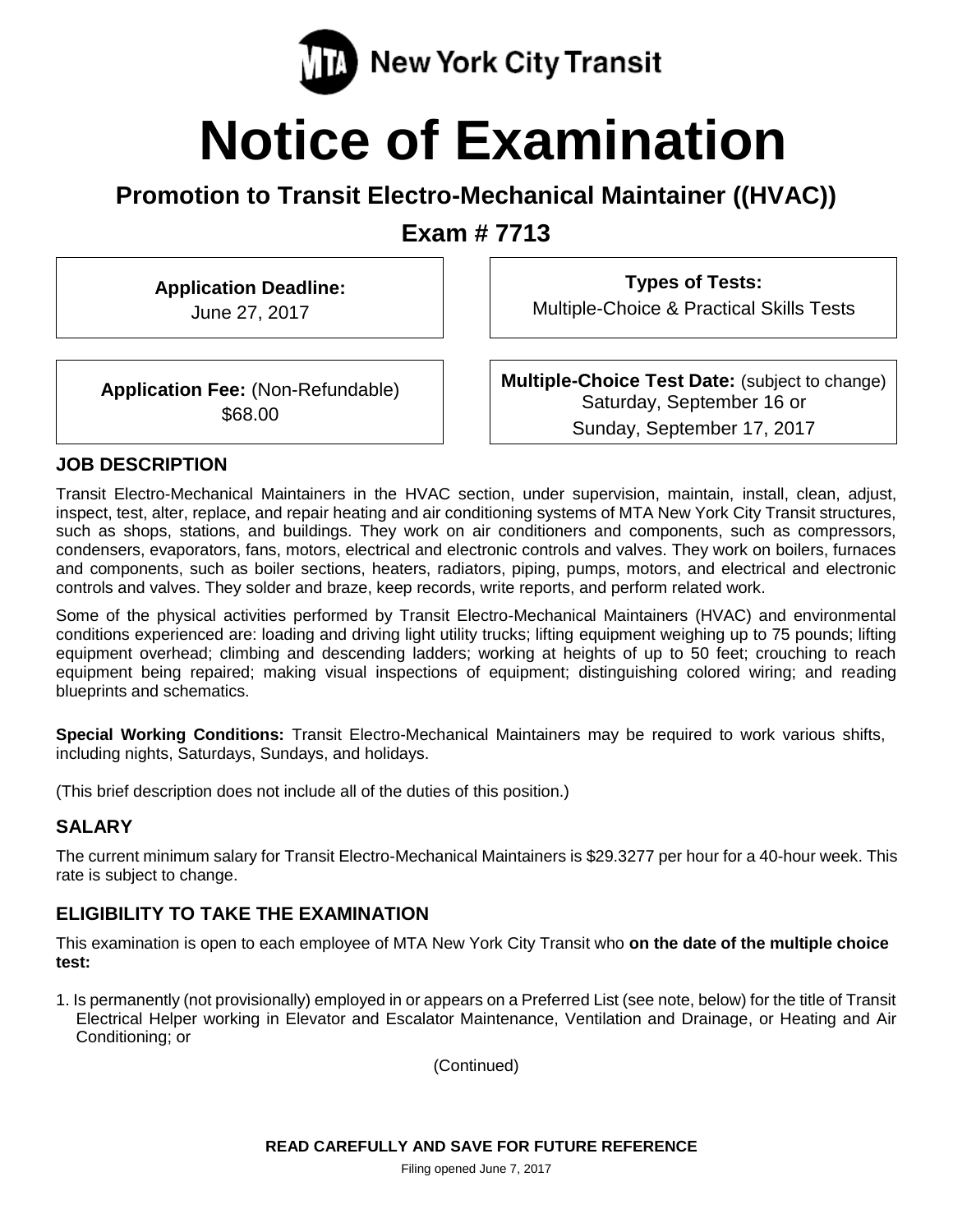## **ELIGIBILITY TO TAKE THE EXAMINATION (CONTINUED)**

- 2. Is employed in the Non-Competitive title of Transit Electrical Apprentice and has satisfactorily completed the 3-year Transit Electrical Apprentice program in Elevator and Escalator Maintenance, Ventilation and Drainage, or Heating and Air Conditioning; and
- 3. Is not otherwise ineligible.

(Note: A "Preferred List" is a civil service list which is only for certain former permanent incumbents of the eligible title who have rehiring rights.)

This examination is also open to employees who were appointed to an eligible title pursuant to New York State Civil Service Law, section 55-a, and who meet all other eligibility requirements.

You are responsible for determining whether you meet the eligibility requirements for this examination prior to submitting the *Application*. If you do not know if you are eligible, check with **your department's Human Resources representative.** You may be given the test before we verify your eligibility. If you are marked "Not Eligible," your application fee will **not** be refunded and you will **not** receive a score.

This examination is **not** open to employees of MaBSTOA or MTA Bus Company, or to employees of any MTA agency other than MTA New York City Transit.

#### **REQUIREMENTS TO BE PROMOTED**

**From the competitive title of Transit Electrical Helper:** At the time of promotion, you must have completed your probationary period in the eligible title and you must be permanently employed in that title or your name must appear on a "Preferred List" for that eligible title as indicated in the above "Eligibility to Take the Examination" section. Additionally, you must have served permanently in the eligible title for at least one year. Time served prior to a break in service of more than one year will not be credited.

**From the non-competitive title of Transit Electrical Apprentice:** At the time of promotion, you must be employed in the respective section in which you were trained: Ventilation and Drainage, Heating and Air Conditioning, or Elevator and Escalator Maintenance.

**Driver License Requirement:** At the time of promotion, you must have a Motor Vehicle Driver License valid in the State of New York with no disqualifying restrictions that would preclude the performance of the duties of this title. If you have serious moving violations, a license suspension or an accident record you may be disqualified. This license must be maintained for the duration of your employment in the title.

**Drug Screening Requirement:** You must pass a drug screening in order to be promoted.

#### **HOW TO SUBMIT AN APPLICATION AND PAY THE APPLICATION FEE**

If you believe you meet the eligibility requirements, submit an application online by the last day of the application period unless you are requesting a Fee Waiver. Applicants who wish to request a Fee Waiver should refer to the "How to Submit an Application When Requesting a Fee Waiver" section below.

**Application Fee:** This fee is generally not refundable. Under special circumstances, you may be entitled to a refund. You should refer to the Department of Citywide Administrative Services ("DCAS") Exam Regulations to determine if you are entitled to a refund prior to requesting a refund. You can refer to the bottom of the last page of this Notice of Examination for instructions on how to obtain a copy of the DCAS Exam Regulations.

#### **Online Applications:**

1. Apply using the "BSC" employee portal at: www.mymta.info by the last day of the application period.

2. You must pay the application fee via payroll deduction. Applicants who request a fee waiver must apply by mail.

3. You will be sent a confirmation email after you complete your application and pay the application fee.

Computers with internet access are available on a limited basis at branches of the New York Public Library, the Brooklyn Public Library and the Queens Library to patrons with a valid library card.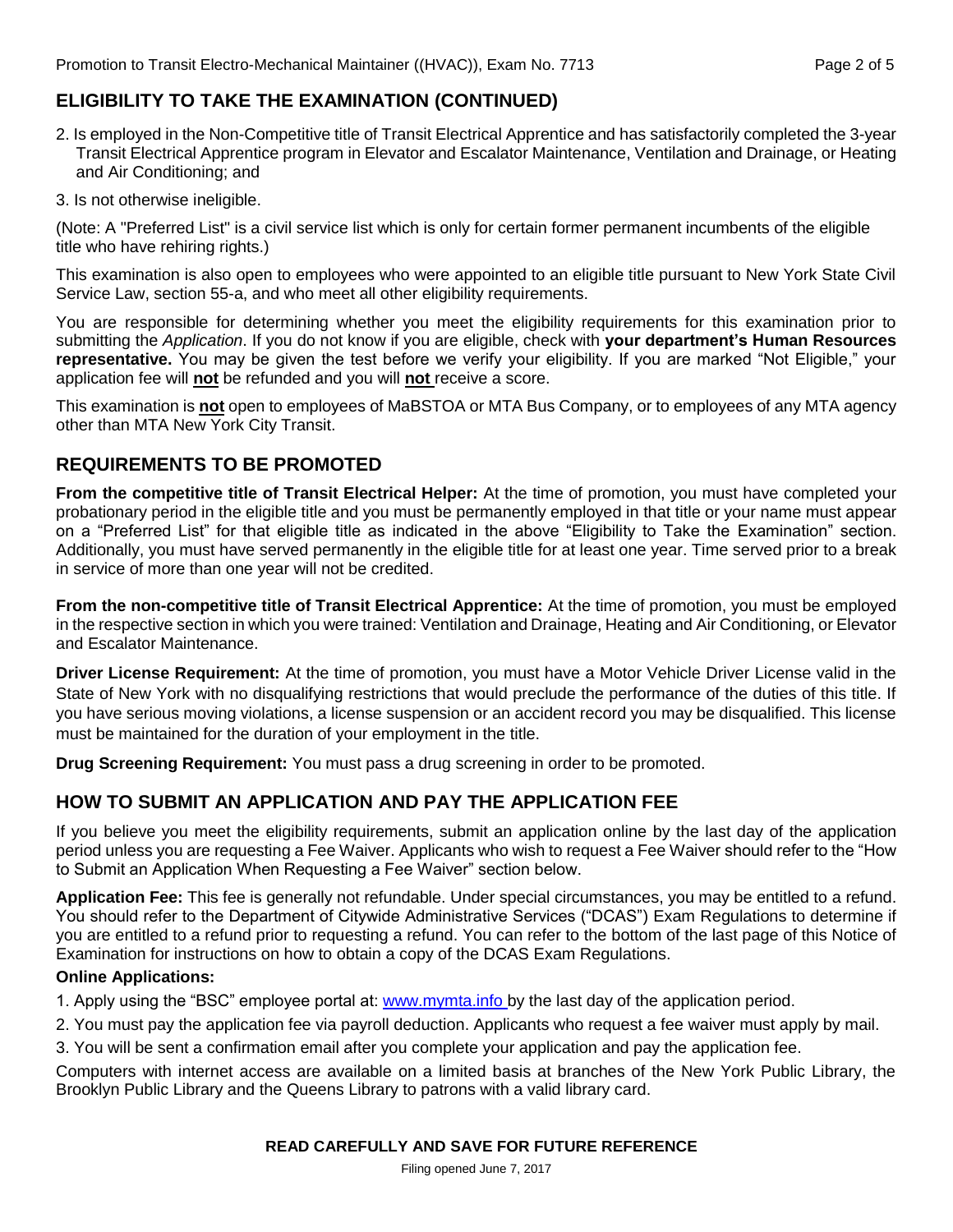## **HOW TO SUBMIT AN APPLICATION WHEN REQUESTING A FEE WAIVER**

Applicants who wish to request a Fee Waiver must obtain an *Application* in person at the MTA New York City Transit Exam Information Center as indicated below and must submit the *Application* and required forms by mail to the address in the Correspondence section below **by the last day of the application period.**

MTA New York City Transit will not accept applications in person. Additional information on requesting an application fee waiver is available with the *Application.* 

**MTA New York City Transit Exam Information Center**: Open Monday through Friday, from 9 AM to 3 PM, in the lobby at 180 Livingston Street, Brooklyn, New York. Directions: take the A, C, F, or R trains to the Jay Street-Metro Tech Station, or the 2, 3, or G train to the Hoyt Street Station.

#### **ADMISSION LETTER**

An *Admission Letter* will be mailed to you about 10 days before the date of the multiple-choice test. If you do not receive an *Admission Letter* at least 4 days before the date of the multiple-choice test you may obtain a duplicate letter at the MTA New York City Transit Exam Information Center (as indicated above). A paper copy of the *Admission Letter* is your ticket for admission to the multiple-choice test.

Employees **must** keep their official mailing address **up to date.** Only the address on file with the MTA Business Service Center will be used to mail correspondence, including the *Admission Letter.*

#### **THE TEST**

You will be given a qualifying multiple-choice test and a competitive practical skills test. You must achieve a score of at least 70 to pass each test. Only those who pass the qualifying multiple-choice test will be called to take the practical skills test. Your score on the practical skills test will determine 85% of your final score. Your seniority will determine the remaining 15%. You must pass the multiple-choice test and practical skills test to have your seniority credited. Your seniority score will be 70 plus  $\frac{1}{2}$  point for each three months of completed, continuous service with an agency under the jurisdiction of the Commissioner, Department of Citywide Administrative Services in permanent competitive or non-competitive class titles. Your service will be credited through the date of the multiple-choice and practical skills tests, up to a maximum of 15 years. Time served prior to a break in service of more than one year will not be credited.

Veterans' or Disabled Veterans' Credit will be granted only to eligible passing candidates who request that such credit be applied. Veterans' or Disabled Veterans' Credit should be requested at the time of application, but **must** be requested before the date the eligible list is established. Claims for Veterans' or Disabled Veterans' Credit cannot be made once the eligible list is established.

The qualifying multiple-choice test may include questions on basic electrical theory; electrical, mechanical, pneumatic and hydraulic devices and components related to the heating and air conditioning trade; proper selection and use of tools, instruments and materials; safe, proper and efficient work practices; reading and interpreting blueprints and drawings; performing job-related calculations; keeping records and other related areas.

The competitive practical skills test may include tasks related to the installation, testing, maintenance, and repair of electrical, electronic, mechanical, and electromechanical components and systems related to the heating and air conditioning trade, including the selection and use of appropriate tools, materials, and measuring devices; related mechanical work; reading and interpreting technical drawings; shop math; safe work practices and procedures; and other related areas.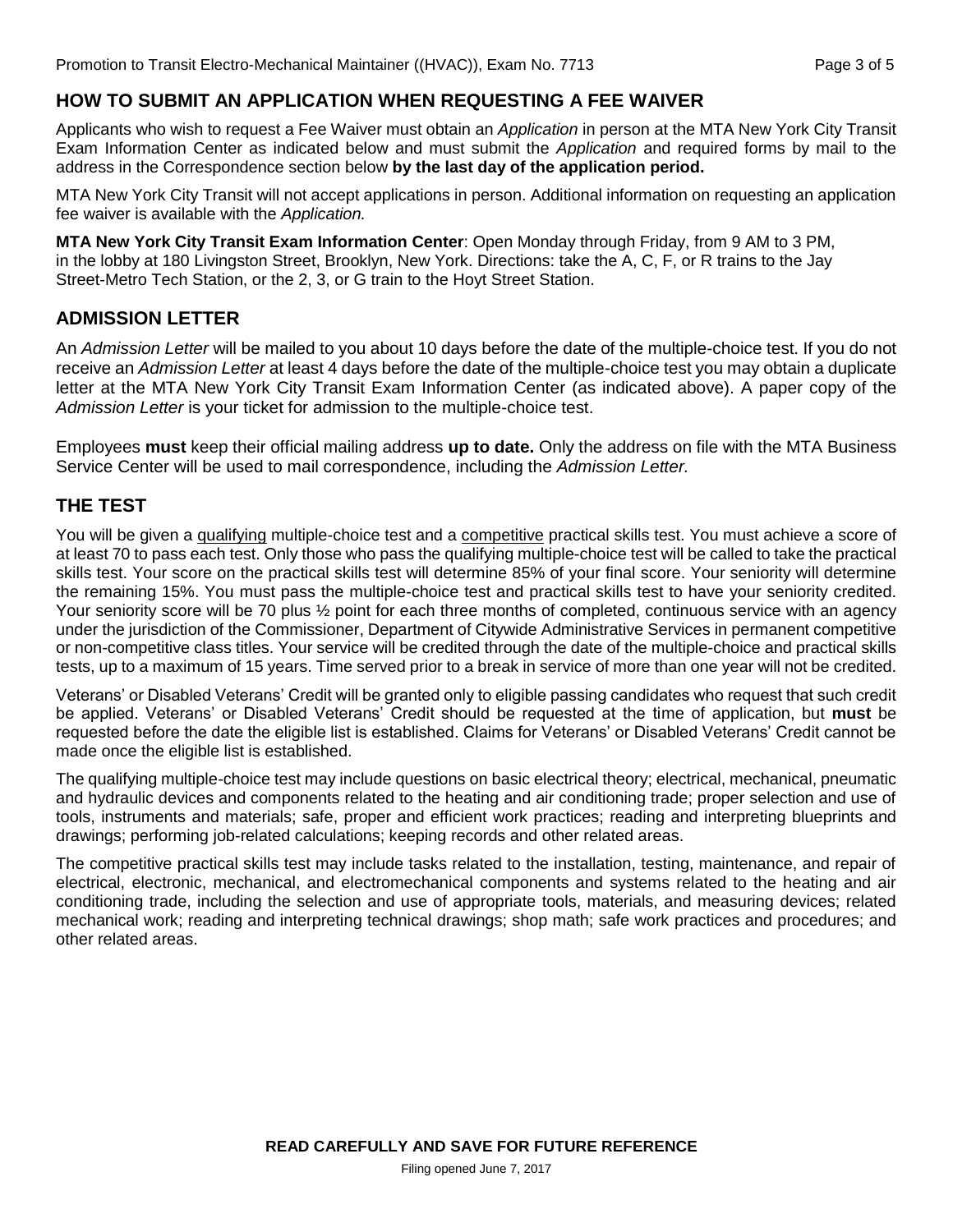## **TEST ADMINISTRATION GUIDELINES**

**Warning:** You are not permitted to enter the test site with cellular phones, beepers, pagers, cameras, portable media players, or other electronic devices. Calculators are permitted; however, they must be hand-held, battery or solarpowered, numeric only. Calculators with functions **other than** addition, subtraction, multiplication and division **are prohibited**.

Electronic devices with an alphabetic keyboard or with word processing or data recording capabilities such as planners, organizers, etc. are prohibited. If you use any of these devices in the building at any time before, during or after the test, you may not receive your test results, your test score may be nullified, and your application fee will not be refunded.

You may not have any other person, including children, present with you while you are being processed for or taking the test and no one may wait inside the test site while you are taking the test.

**Leaving:** You must leave the test site once you finish the test. If you leave the test site after being fingerprinted but before finishing the test, you will not be permitted to re-enter. If you disregard this instruction and re-enter the test site, you may not receive your test results, your test score may be nullified, and your application fee will not be refunded.

**Proof of Identity:** You must present your MTA New York City Transit employee identification card when you arrive to take the tests.

## **THE TEST RESULTS**

If you pass the qualifying multiple-choice test and the competitive practical skills test and are marked eligible, your name will be placed in final score order on an eligible list and you will be given a list number. You will be notified by mail of your test results. If you meet all requirements and conditions, you will be considered for promotion when your name is reached on the eligible list.

## **ADDITIONAL INFORMATION**

**Training:** Eligible candidates who are promoted will be required to complete and pass all parts of a training course before the end of an 18-month probationary period. Those probationary employees from the permanent title of Transit Electrical Helper, who do not successfully complete this training course, will be returned to their previous title. Those probationary employees from the title of Transit Electrical Apprentice who do not successfully complete this training course may be returned to their permanent title if they have one, or may be terminated from the title of Transit Electro-Mechanical Maintainer.

## **SPECIAL ARRANGEMENTS**

**Late Filing:** Consult with **your department's Human Resources representative** to determine the procedure for filing a late *Application* if you meet one of the following conditions:

- 1. You are absent from work for at least one-half of the application period and are unable to apply for reasons such as vacation, sick leave or military duty; or
- 2. You become eligible after the above application period, but on or before the first date of the multiple-choice test.

**Make-Up Test:** You may apply for a make-up test if you cannot take the test on the scheduled test date for any of the following reasons:

- 1. Compulsory attendance before a public body;
- 2. On-the-job injury or illness caused by municipal employment where you are an officer or employee of the City;
- 3. Absence from the test within one week following the death of a spouse, domestic partner, parent, sibling, child or child of a domestic partner where you are an officer or employee of the City;
- 4. Absence due to ordered military duty;
- 5. A clear error for which MTA New York City Transit is responsible; or
- 6. A temporary disability, pregnancy-related, or child-birth-related condition preventing you from taking the test.

#### (Continued)

#### **READ CAREFULLY AND SAVE FOR FUTURE REFERENCE**

Filing opened June 7, 2017